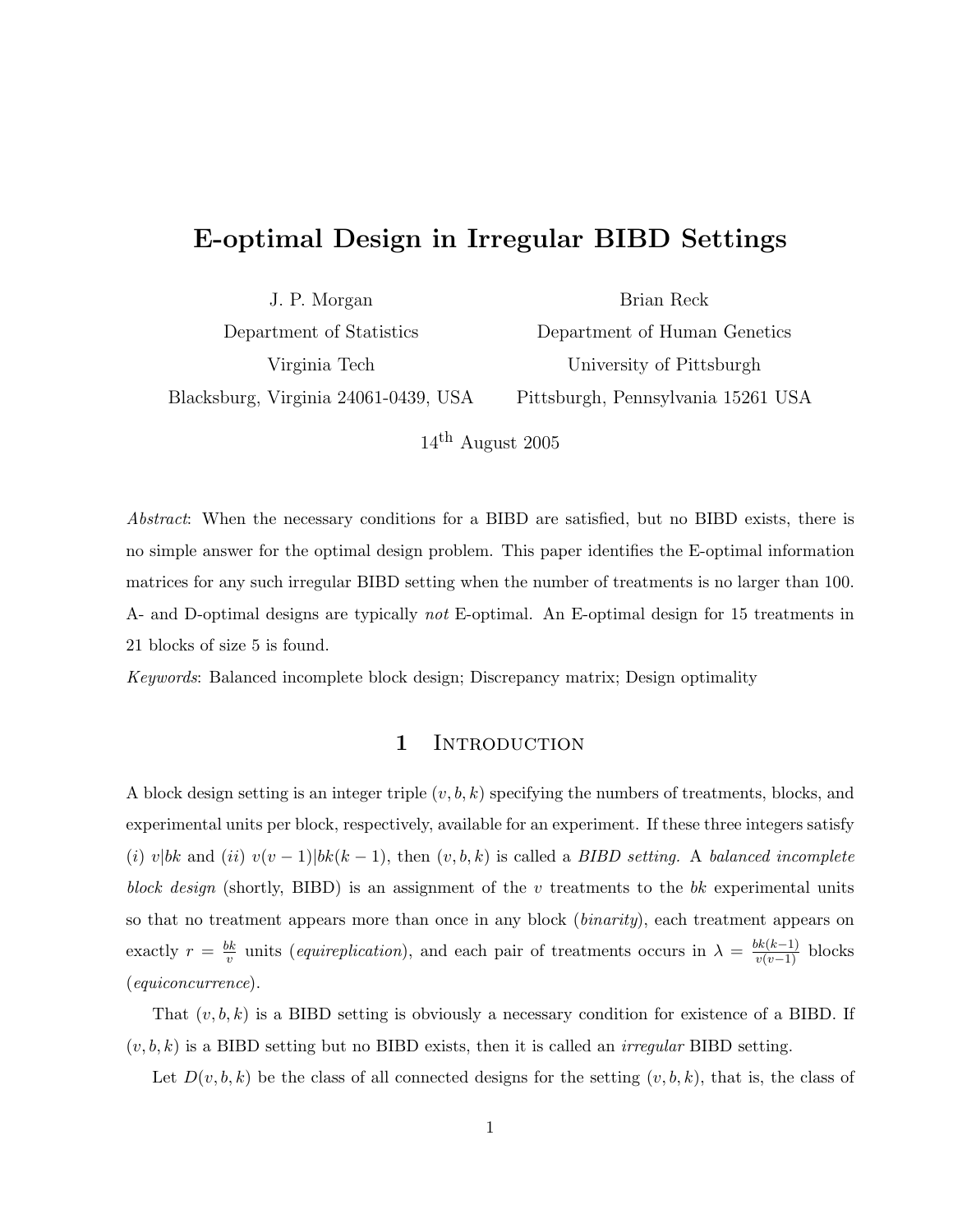designs for which all treatment contrasts are estimable. For any given setting, the statistician's problem is to determine the best member of  $D$  according to the relevant criterion or criteria. Criteria are usually formulated as functions of the information matrix  $C_d$  for design d:

$$
C_d = D(r_{di}) - \frac{1}{k} N_d N'_d
$$

where  $D(r_{di})$  is the diagonal matrix of replications numbers  $r_{di}$ ,  $i = 1, \ldots, v$  for design d, and  $N_d$ is the  $v \times b$  treatment/block incidence matrix with elements  $(N_d)_{ij} = n_{dij}$  = the number of plots assigned treatment i in block j by design d.  $C_d$  is symmetric and nonnegative definite, with rank  $v - 1$  for  $d \in D$ . Thus it has eigenvalues

$$
0 = z_{d0} < z_{d1} \leq \ldots \leq z_{d,v-1}.
$$

Among the popular criteria are  $A_d = \sum_{i=1}^{v-1} z_{di}^{-1}$ ,  $D_d = -\sum_{i=1}^{v-1} log(z_{di})$ , and  $E_d = 1/z_{d1}$ . An optimal design with respect to a criterion minimizes that criterion, so that (for instance) an Aoptimal design  $d^*$  achieves  $A_{d^*} = \min_{d \in D} A_d$ . BIBDs, when they exist, are known to enjoy A, D, E, and many other optimalities; see Kiefer (1975).

Denote the binary subclass of D by  $M(v, b, k)$  and the subclass of M containing only equireplicate designs by  $M_0(v, b, k)$ . A common strategy in optimal design theory is to use bounds to rule out both nonbinary designs and nonequireplicate designs, then develop techniques to determine the best design in  $M_0$ . Let I denote the identity matrix and J the all-ones matrix. For any  $d \in M_0$  in an irregular BIBD setting, write  $\Delta_d = N_d N'_d - rI - \lambda (J - I)$  so that

$$
C_d = rI - \frac{r}{k}I - \frac{\lambda}{k}(J - I) - \frac{1}{k}\Delta_d
$$
  
= 
$$
\frac{\lambda v}{k}(I - \frac{1}{v}J) - \frac{1}{k}\Delta_d
$$

 $\Delta_d$  is called the *discrepancy matrix* for design d; its diagonal entries are 0 and off-diagonal are  $\delta_{dii'} = \sum_{j=1}^{b} n_{dij} n_{di'j} - \lambda = \lambda_{dii'} - \lambda$ , called the *pairwise discrepancies* for design d.

The all-ones vector is the eigenvector of  $C_d$  corresponding to  $z_{d0} = 0$ , and likewise is an eigenvector of  $\Delta_d$  with eigenvalue  $x_{d0} = 0$ . Consequently any set of eigenvectors for  $z_{d1}, \ldots, z_{d,v-1}$  are each orthogonal to the all-ones vector, are thereby also eigenvectors of  $I - \frac{1}{n}$  $\frac{1}{v}J$ , and so too of  $\Delta_d$ . Setting  $x_{d0}$  aside, let  $x_{d1} \geq x_{d2} \geq \ldots \geq x_{d,v-1}$  be the remaining  $v-1$  eigenvalues of  $\Delta_d$  (which may include one or more additional zeros and in any case sum to zero). Then

$$
x_{di} = (\lambda v - z_{di})/k \tag{1}
$$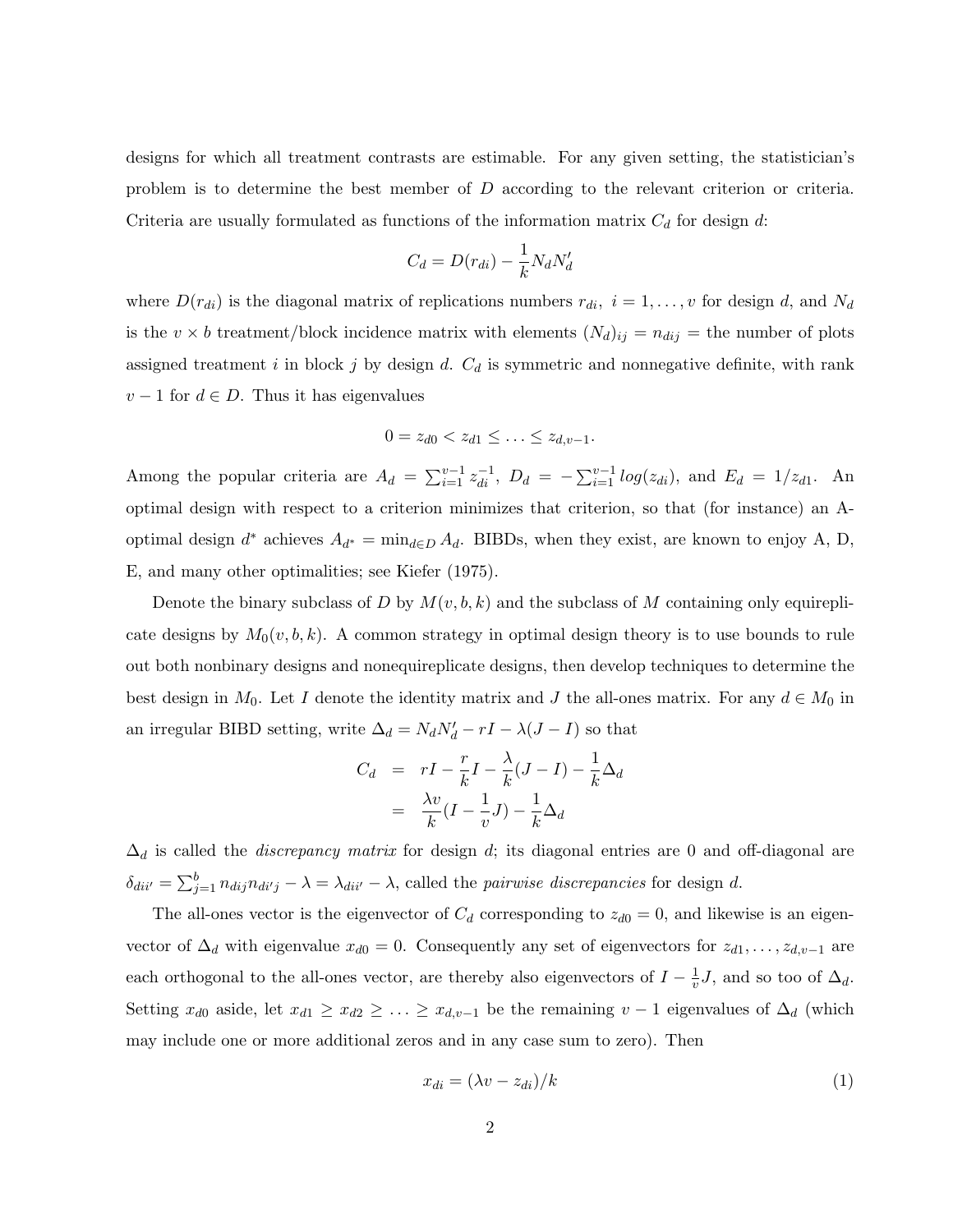$i = 1, \ldots, v - 1$ . For any eigenvalue-based criterion, optimality over  $M_0$  may be studied through the discrepancy matrices  $\Delta_d$  rather than the information matrices  $C_d$ .

Morgan and Srivastav (2000) determined a collection of 11 discrepancy matrices with this property: should a design exist with corresponding discrepancy matrix in their list, then any A-optimal and any D-optimal design must have discrepancy matrix in their list. Defining the discrepancy  $\delta_d$  of design d as the absolute value of one-half the sum of the negative entries in  $\Delta_d$ , these 11 matrices are exactly those with  $\delta_d \leq 4$ . Reck and Morgan (2005) extended Morgan and Srivastav's (2000) result to include all 51 discrepancy matrices with  $\delta_d \leq 5$ . Determining an optimal design depends on solving the existence/nonexistence problems for designs corresponding to at least some of these discrepancy matrices. Reck and Morgan (2005) find an A- and D-optimal design in  $D(15, 21, 5)$  with discrepancy 4 by conducting a constructive search that also rules out existence of all designs with  $\delta_d \leq 3$  in this setting.

It should be noted here that any permutation applied simultaneously to rows and columns of a discrepancy matrix produces an *equivalent* discrepancy matrix with the same eigenvalues (this is just a relabelling of treatments). Thus all nonzero rows/columns may be brought to the upper left s  $\times$  s submatrix of any  $\Delta_d$  for some s (depending on d), and only that s  $\times$  s submatrix need be examined, as the eigenvalues of  $\Delta_d$  are those of the submatrix in addition to  $v - s$  zeros. These submatrices are themselves discrepancy matrices for designs with s treatments. More generally they are discrepancy matrices for designs with any  $v \geq s$ , it being understood that this means they are embedded in a  $v \times v$  matrix with all other elements zero. The discrepancy matrices in the lists of the two papers cited above are in fact submatrices of various orders as just described.

Not yet addressed in the literature is the question of E-optimality in irregular BIBD settings. Many well-known A-optimal block designs in settings where equireplication is possible  $(v|bk)$  are also E-optimal; this includes the BIBDs and many group divisible designs. For irregular BIBD settings, this raises the question of whether or not the E-best discrepancy matrices are among those in the lists of Morgan and Srivastav (2000) or Reck and Morgan (2005). The surprising answer, as shown in section 3, is no. The optimality tools needed to build this result are developed in section 2. With the E-best discrepancy matrices in hand, an E-optimal design for  $D(15, 21, 5)$  is found in section 4. Summary remarks are in section 5.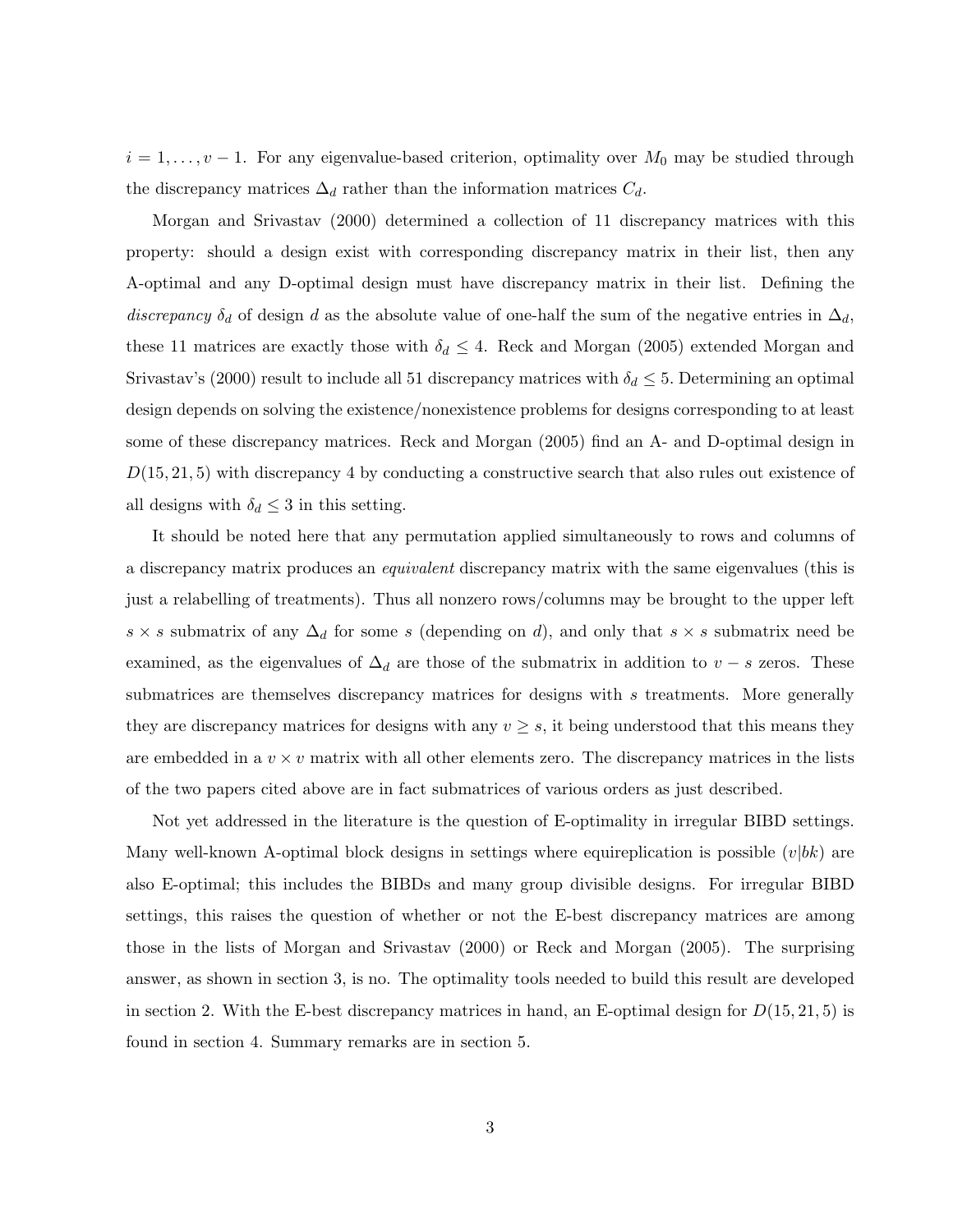### 2 E-ORDERING OF DISCREPANCY MATRICES

An E-optimal design  $d^*$  satisfies  $E_{d^*} = \min_{d \in D} \frac{1}{z_d}$  $\frac{1}{z_{d1}}$ . By virtue of (1), if  $d^*$  can be shown to lie in  $M_0$ , then

$$
E_{d^*} = \min_{d \in M_0} \frac{1}{\lambda v - kx_{d1}}.\tag{2}
$$

In any case,  $d^*$  is E-optimal over  $M_0$  if and only if

$$
x_{d^*1} = \min_{d \in M_0} x_{d1}.\tag{3}
$$

That is,  $d^*$  minimizes the maximum eigenvalue of  $\Delta_d$ .

The plan here is to determine the E-best discrepancy matrices, that is, those discrepancy matrices satisfying (3). These lead to E-best designs only if designs in  $D$  that are not in  $M_0$ can be ruled out as E-competitors. This latter task will be disposed of first.

LEMMA 1 Let  $\bar{d} \in M_0$  for the irregular BIBD setting  $(v, b, k)$  have discrepancy matrix  $\Delta_{\bar{d}}$  with maximum eigenvalue  $x_{\bar{d}1}$ . If  $x_{\bar{d}1} < 2$  then any E-optimal design must be in  $M(v, b, k)$  (that is, must be binary).

PROOF Let d be a nonbinary design in  $D(v, b, k)$  with E-value  $E_d$ . From the proof of proposition 3.1 of Jacroux (1980b),

$$
E_d \geq \frac{k(v-1)}{[r(k-1)-2]v} \geq \frac{k}{\lambda v - 2}.
$$

From equation (2), the E-value of  $\bar{d}$  is

$$
E_{\bar{d}} = \frac{k}{\lambda v - x_{\bar{d}1}}
$$

and the result follows.  $\Box$ 

LEMMA 2 Let  $\bar{d} \in M_0$  for the irregular BIBD setting  $(v, b, k)$  have discrepancy matrix  $\Delta_{\bar{d}}$  with maximum eigenvalue  $x_{\bar{d}1}$ . If  $x_{\bar{d}1} < (k-1)$  then any E-optimal design must be equally replicated.

PROOF Let d be any unequally replicated design, and let  $\rho_d$  be the largest replication shortfall for d,  $\rho_d = \max_i (r - r_{di})$ . If  $E_d$  is the E-value of d then, by Theorem 3.1 of Jacroux (1980a),

$$
E_d \ge \frac{(v-1)k}{(r-\rho_d)(k-1)v} = \frac{rk}{\lambda v(r-\rho_d)}.
$$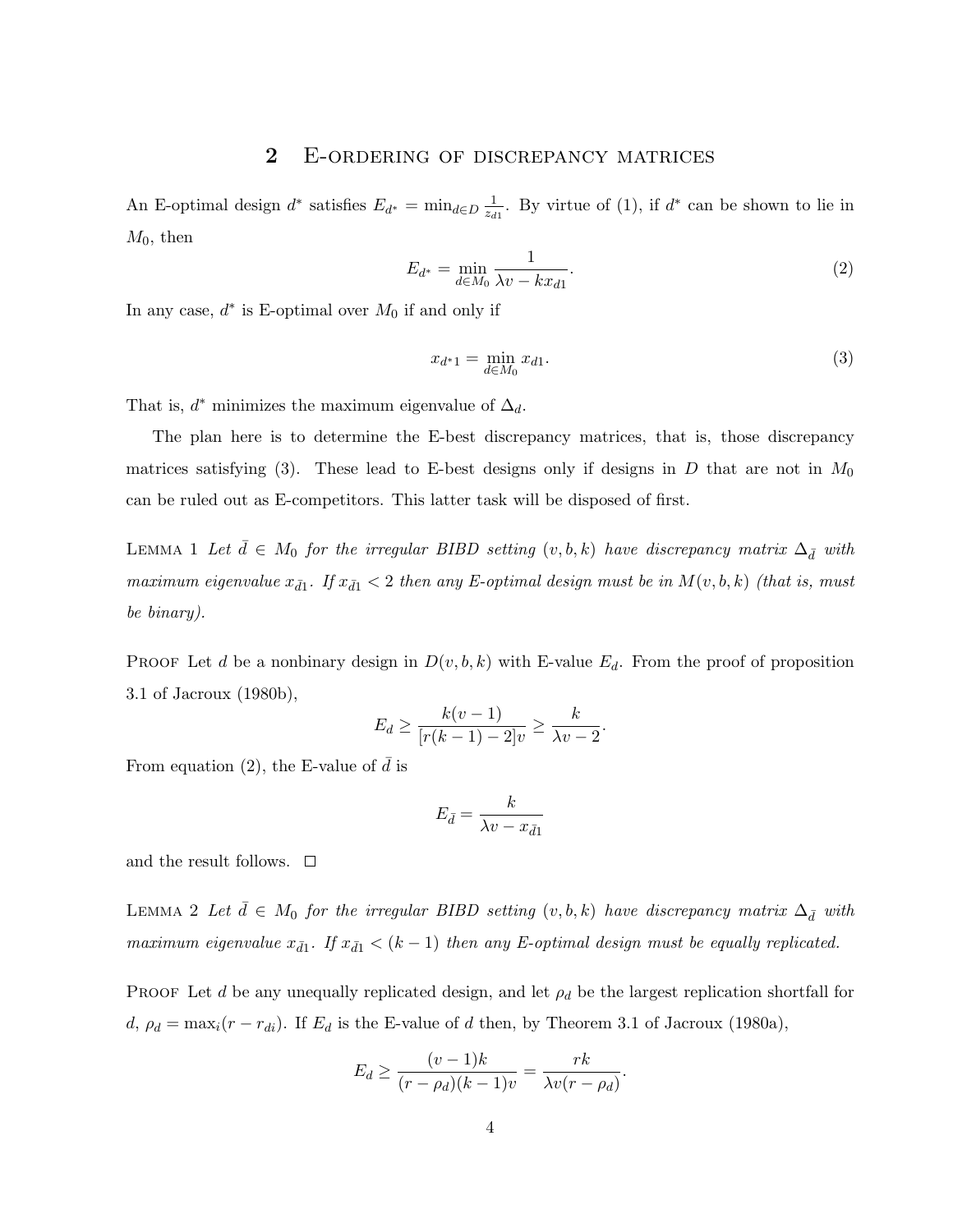Design  $d$  is ruled out if

$$
E_{\bar{d}} = \frac{k}{\lambda v - x_{\bar{d}1}} \le \frac{rk}{\lambda v(r - \rho_d)}
$$

or equivalently if

$$
x_{\bar{d}1} < \frac{\lambda v \rho_d}{r} = (k - 1 + \frac{\lambda}{k})\rho_d
$$

for which  $x_{\bar{d}1} < (k-1)$  is clearly sufficient.  $\Box$ 

COROLLARY 3 For the irregular BIBD setting  $(v, b, k)$ , if there exists  $\bar{d} \in M_0$  having discrepancy matrix among the list of 51 matrices given by Reck and Morgan (2005), then the E-best design in  $D(v, b, k)$  must be equireplicate. If there exists  $\bar{d} \in M_0$  having discrepancy matrix with  $x_{\bar{d}1} < 2$ , any E-optimal design must be binary as well as equireplicate, that is, must lie in  $M_0(v, b, k)$ .

Proof Since nonexistence of a BIBD implies  $k \geq 5$  (see Nandi, 1945, and Hanani, 1961) the first part of the corollary is a simple manner of checking that  $x_{\bar{d}1}$  < 4 for all 51 of the relevant discrepancy matrices. The corresponding list of  $x_{\bar{d}1}$ -values is given in Appendix A, and the largest value is 3.44949 for D51. The second part of the corollary is now immediate from the two preceding lemmas.  $\square$ 

In the Reck and Morgan (2005) listing of discrepancy matrices, there are four for which the largest eigenvalue is less than 2, these being (in their labelling) matrices D2, D13, D23, and D5 with respective values 1.73205, 1.87939, 1.902112, 1.93543 (see Appendix A). It is immediately obvious, and contrary to both the A and D behavior, that the E-ordering of discrepancy matrices does not respect the  $\delta_d$ -ordering: the discrepancy values  $\delta_d$  for these four matrices are respectively 3, 5, 5, 4. There are another seven matrices (D1, D4, D6, D7, D14, D15, D24) with largest eigenvalues of 2, among which is the sole minimum discrepancy matrix with  $\delta_d = 2$ . If 2 is the smallest achievable value of  $x_{d1}$  over  $M_0$ , then any corresponding design is E-optimal, though lemma 1 leaves open the possibility that E-equal competitors lie outside  $M_0$ .

That the E-ordering of discrepancy matrices need not respect the  $\delta_d$ -ordering is further evidenced by the following fact: if  $\Delta_d$  is a discrepancy matrix with discrepancy value  $\delta_d$  and maximum eigenvalue  $x_{d1}$ , then  $I_n \otimes \Delta_d$  is a discrepancy matrix with discrepancy value  $n\delta_d$  but still having maximum eigenvalue  $x_{d1}$ . Taking  $n = \text{int}(\frac{v}{6})$ , there is a discrepancy matrix of order no more than  $v$  with discrepancy 3n that is as good as or better than every discrepancy matrix with positive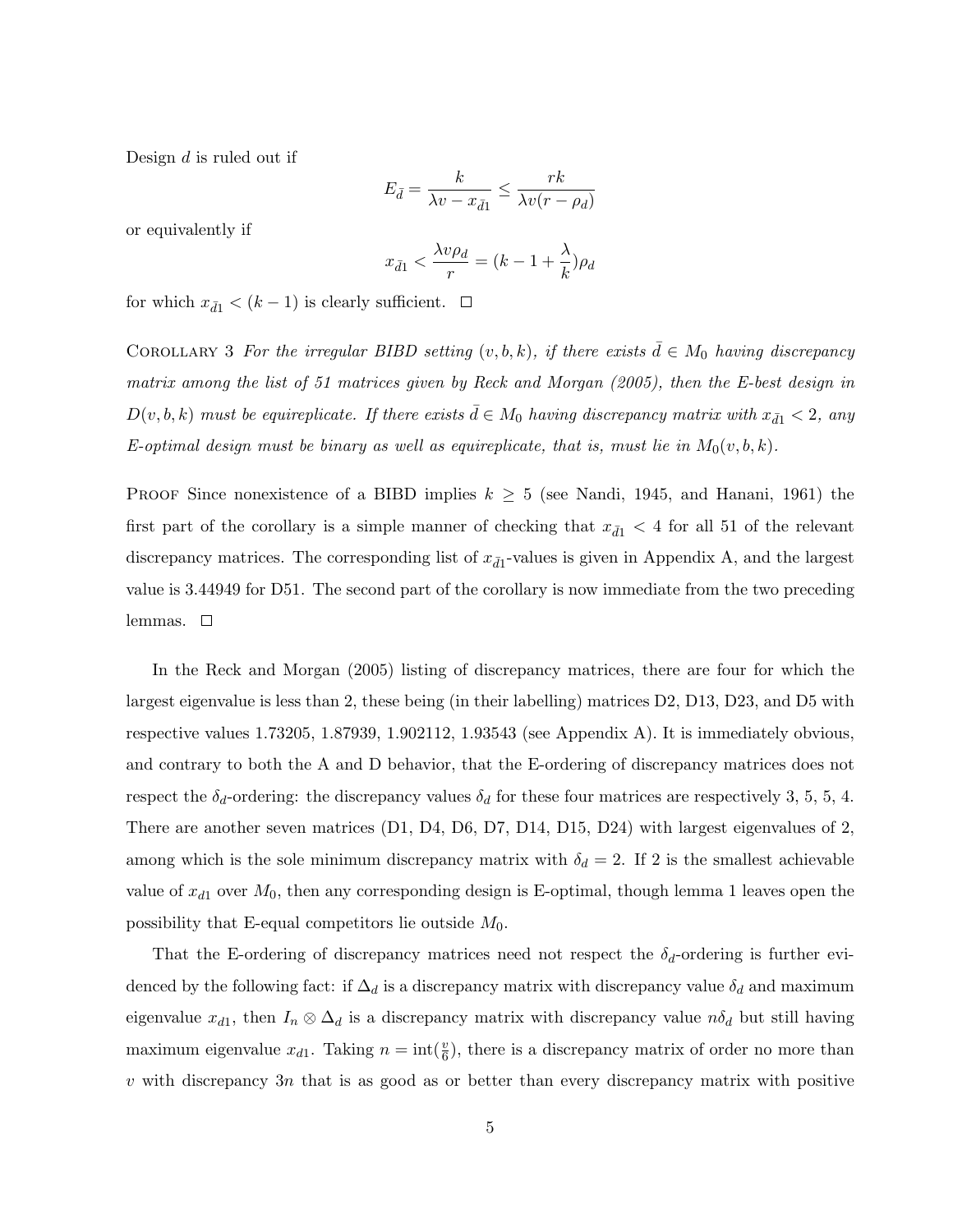discrepancy less than 6. Even if a design with discrepancy matrix D2 does not exist, as is the case in (15, 21, 5), there may well exist a design with discrepancy matrix  $I_n \otimes D2$ . In light of this observation and the results above, the E-question in irregular BIBD settings may be posed thusly: does there exist a discrepancy matrix with maximal eigenvalue less than that of D2 (1.73205)?

This problem will be attacked with a constructive approach in section 3, building up submatrices of discrepancy matrices one row and column at a time until either an E-superior discrepancy matrix is obtained or the current submatrix is eliminated from contention. As each new row/column is added to a submatrix, it is judged for feasibility using the next result.

LEMMA 4 Let  $\Delta_d$  with maximal eigenvalue  $x_{d1}$  be the discrepancy matrix for a design  $d \in M_0(v, b, k)$ , and define  $\Delta_{d11}$  to be the  $m \times m$ ,  $m \leq v$ , leading diagonal submatrix of  $\Delta_d$ . Then for any normalized  $w_{m\times 1}$ ,

$$
x_{d1} \ge \left[1 - \frac{\left(\sum w_i\right)^2}{v}\right]^{-1} w^T \Delta_{d11} w.
$$

PROOF Since  $\Delta_d$  has row and column sums of zero,

$$
x_{d1} = \max_{\substack{x^T x = 1 \\ x^T 1 = 0}} x^T \Delta_d x.
$$

Partition  $\Delta_d$  as

$$
\Delta_d = \begin{pmatrix} \Delta_{d11} & \Delta_{d12} \\ \Delta_{d21} & \Delta_{d22} \end{pmatrix}
$$

and consider the vector  $y^T = (w^T, 0^T)$ ,  $w^T w = 1$ , so that  $y^T \Delta_d y = w^T \Delta_{d11} w$ . Then, provided  $w^T 1 = 0,$ 

$$
x_{d1} \ge w^T \Delta_{d11} w.
$$

If  $w^T 1 \neq 0$ , consider  $y^* = (I - \frac{1}{w})$  $(\frac{1}{v}J)y = y - \frac{1}{v}$  $\frac{1}{v} \sum y_i 1 = y - \frac{1}{v}$  $\frac{1}{v} \sum w_i 1$ . Then  $y^{*T} 1 = 0$  and

$$
y^{*T}y^* = y^T y - \frac{2}{v} (\sum w_i)y^T 1 + \frac{1}{v^2} (\sum w_i)^2 1^T 1
$$
  
=  $1 - \frac{(\sum w_i)^2}{v}$   
=  $q$  (say).

Thus

$$
x_{d1} \ge \frac{1}{q} y^{*T} \Delta_d y^* = \frac{1}{q} (y - \frac{1}{v} \sum w_i 1)^T \Delta_d (y - \frac{1}{v} \sum w_i 1)
$$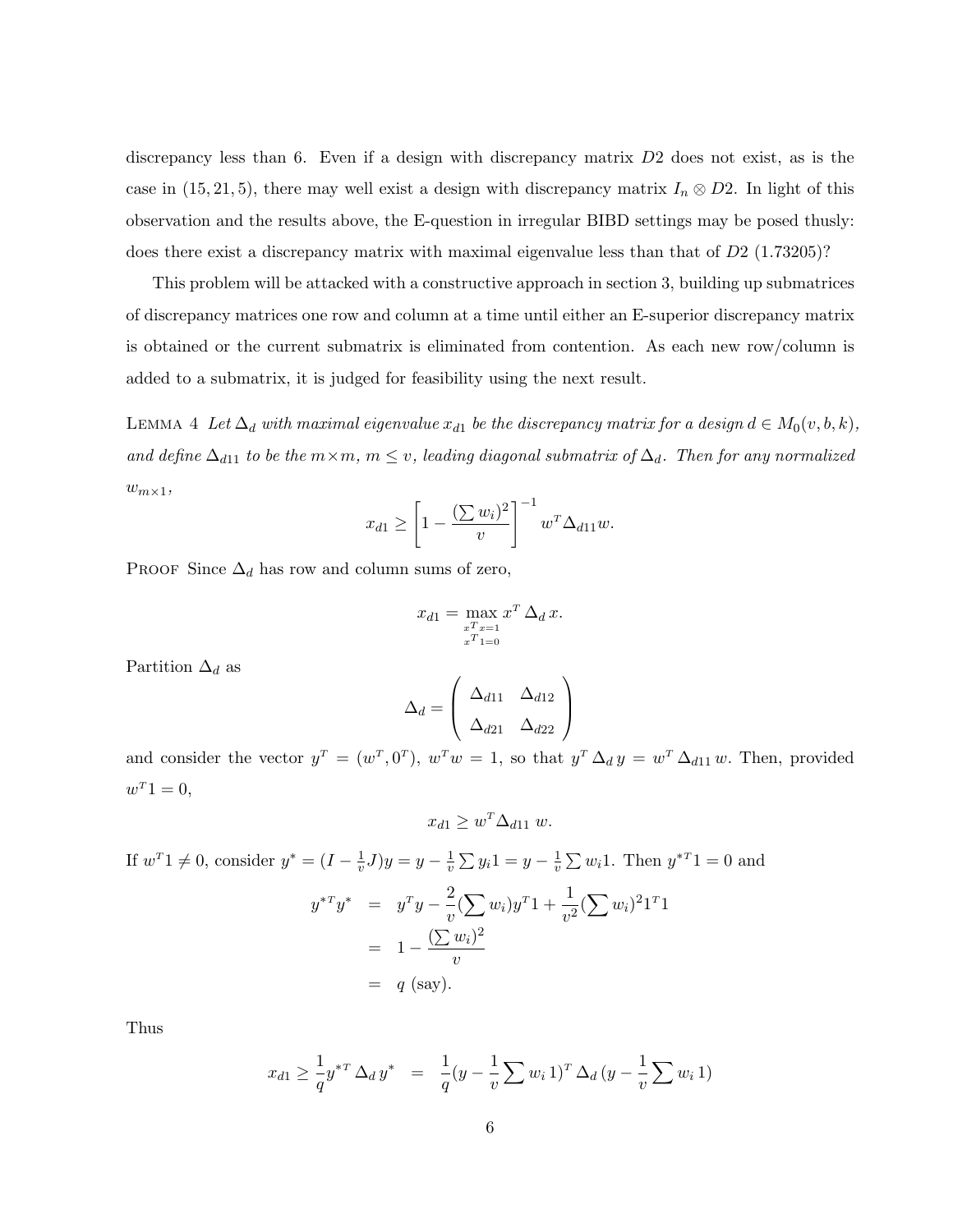$$
= \frac{1}{q} y^T \Delta_d y \quad \text{(since } 1^T \Delta_d = 0\text{)}
$$

$$
= \left[ 1 - \frac{\left(\sum w_i\right)^2}{v} \right]^{-1} w^T \Delta_{d11} w.
$$

 $\Box$ 

Building up discrepancy matrices  $\Delta_d = (\delta_{div})$  also requires knowing a set of admissible values for the pairwise discrepancies  $\delta_{diil'}$ . That is the purpose of the next result.

LEMMA 5 Let  $d \in M_0$  for the irregular BIBD setting  $(v, b, k)$  have discrepancy matrix  $\Delta_d$  with  $maximum\ eigenvalue$   $x_{d1}$ . Then

$$
\min_{i \neq i'} \delta_{dii'} \ge -x_{d1} \tag{4}
$$

and

$$
\max_{i \neq i'} \delta_{dii'} \leq \frac{v-2}{v} x_{d1}.\tag{5}
$$

PROOF By Proposition 3.2 of Jacroux (1980b),  $E_d$  for any d in  $M_0$  satisfies, for all  $\lambda_{di i'}$   $(i \neq i')$ 

$$
E_d \ge \frac{k}{r(k-1) + \lambda_{dii'}}\tag{6}
$$

and

$$
E_d \ge \frac{(v-2)k}{[r(k-1) - \lambda_{dii'}]v}.\tag{7}
$$

Since  $M_0$  is a BIBD setting,  $r(k-1) = \lambda(v-1)$ . Using the relationships  $\lambda_{dii'} = \lambda + \delta_{dii'}$  and  $E_d = \frac{1}{\lambda v - k}$  $\frac{1}{\lambda v - kx_{d1}}$ , inequality (6) may be rewritten as  $\delta_{dii'} \geq -x_{d1}$  for all  $i \neq i'$ , and, similarly, inequality (7) becomes  $\delta_{dii'} \leq \frac{v-2}{v}$  $\frac{-2}{v}x_{d1}$  for all  $i \neq i'$ , establishing (4) and (5).

COROLLARY 6 If design d with discrepancy matrix  $\Delta_d$  is E-better than design d, then

$$
\min_{i \neq i'} \delta_{dii'} > -x_{\bar{d}1} \tag{8}
$$

and

$$
\max_{i \neq i'} \delta_{dii'} < \frac{v-2}{v} x_{\bar{d}1} \tag{9}
$$

In corollary 6 let  $\bar{d}$  be a design having discrepancy matrix  $I_n \otimes D2$  for some  $n \geq 1$ , so that  $x_{\bar{d}1} = 1.73205$ . Then equaling (relax the inequalities to not be strict) or bettering  $\bar{d}$  can only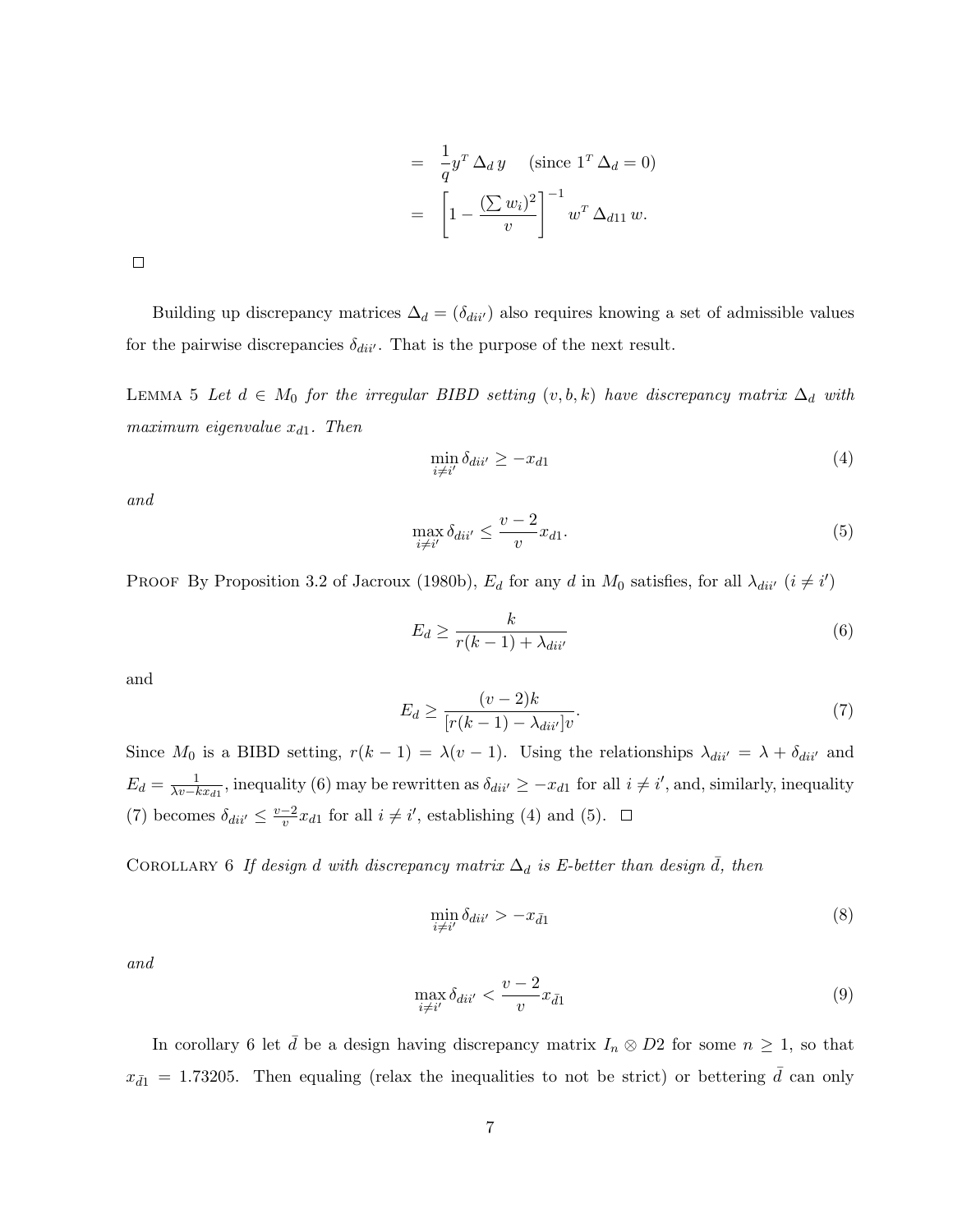be achieved by a design d satisfying  $-1 \leq \delta_{di'}/2$  1 for all  $i \neq i'$ . Indeed the same statement is true relative to any of the eleven matrices in the Reck and Morgan (2005) listing having maximal eigenvalue no more than 2.

Before beginning the construction of discrepancy matrices, one last ordering result is needed.

LEMMA 7 If  $\Delta_d$  can be partitioned

$$
\Delta_d = \begin{pmatrix} \Delta_{d11} & \Delta_{d12} \\ \Delta_{d21} & \Delta_{d22} \end{pmatrix}
$$

so that  $\Delta_{d11}$  is a discrepancy matrix, then  $\Delta_d$  cannot be E-better than  $\Delta_{d11}$ .

PROOF Theorem C.1 on page 225 of Marshall and Olkin (1979) says that  $\Delta_d$  majorizes  $\begin{pmatrix} \Delta_{d11} & 0 \\ 0 & \Delta_{d22} \end{pmatrix}$ which in turn majorizes  $\begin{pmatrix} \Delta_{d11} & 0 \\ 0 & 0 \end{pmatrix}$ , from which the E-ordering is immediate.

## 3 Construction of E-best discrepancy matrices

The goal here is to find any and all discrepancy matrices that are at least as good, in the E sense, as  $I_n \otimes D2$ . Let  $\Sigma_s$  be a possible  $s \times s$  principle submatrix of such a discrepancy matrix, call it  $\Delta$ . All entries in  $\Delta$ , and consequently in  $\Sigma_s$ , must be in  $\{-1,0,1\}$  by virtue of corollary 6. And as  $\Delta$ is symmetric with zero diagonal,  $\Sigma_s$  is necessarily so as well.  $\Sigma_s$  is said to be *feasible* if

$$
\max_{w} \left[ 1 - \frac{\left(\sum w_i\right)^2}{v} \right]^{-1} w^T \Sigma_s w \le x_{\bar{d}1} \tag{10}
$$

where  $x_{\bar{d}1}$  is the largest eigenvalue of D2. This simply says that  $\Sigma_s$  may be a principle submatrix for one of the discrepancy matrices sought. If the lefthand side of (10) is greater than  $x_{\bar{d}1}$ , then  $\Sigma_s$ is eliminated from consideration (is infeasible) by lemma 4.

Given feasible  $\Sigma_s$ , it is either itself a discrepancy matrix, or some of its rows have nonzero sums. In the latter case, fix any row  $(i, say)$  that does not sum to zero. Create a vector  $h_{s\times 1}$  with all entries from  $\{-1, 0, 1\}$  and with  $h_i = -1$  or 1 as the fixed row i has positive or negative sum. Now create a new matrix  $\Sigma_{s+1}$  by  $\overline{\phantom{a}}$  $\mathbf{r}$ 

$$
\Sigma_{s+1} = \left(\begin{array}{cc} \Sigma_s & h \\ h' & 0 \end{array}\right)
$$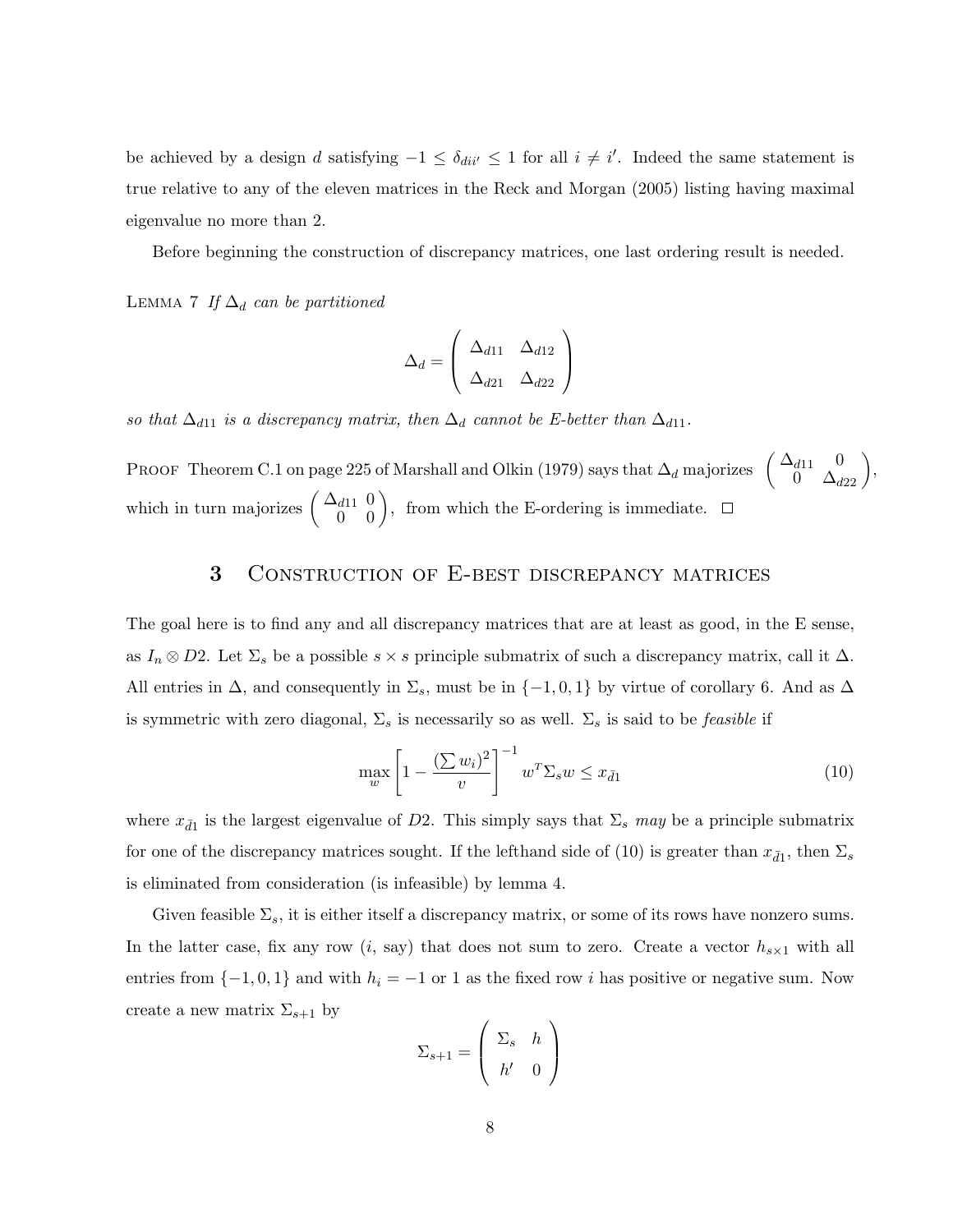If  $\Sigma_{s+1}$  is a discrepancy matrix, its largest eigenvalue can be compared to  $x_{\bar{d}1}$ . If not, it can be checked for feasibility. If feasible it can be extended to some  $\Sigma_{s+2}$ , the evaluation repeated, and so on. This produces the following constructive algorithm for discrepancy matrices:

- 1. For a convenient value of s, create an exhaustive list of nonequivalent (under row/column permutation)  $s \times s$  matrices that could serve as leading diagonal submatrices for a discrepancy matrix. Each matrix must be symmetric with zero diagonal and have all off-diagonal elements in  $\{-1,0,1\}$ .
- 2. If any matrix in the list is a discrepancy matrix (has zero row/column sums), remove it from the list and calculate its largest eigenvalue. If larger than  $x_{\bar{d}1}$ , the matrix is dropped from consideration. Otherwise, it is one of the matrices sought.
- 3. Evaluate each matrix in the list for feasibility using (10). Discard all infeasible matrices.
- 4. If the list is nonempty, pick a remaining submatrix and select a row with nonzero sum. Construct all  $3^{s-1}$  extension vectors  $h_{s\times 1}$  with the selected row position fixed at  $-1 \times$ (sign of row sum), and from these all  $3^{s-1}$  extended submatrices of order  $s + 1$ . Repeat for each list member.
- 5. Replace the list of order s matrices with the list of all the order  $s+1$  matrices created. Return to step 2 with s replaced by  $s + 1$ .

Step 2 says that the algorithm will not find discrepancy matrices containing principle submatrices which are also discrepancy matrices. This is the point of lemma 7: the larger  $\Delta$  cannot improve on (in fact is Schur-inferior to) a discrepancy submatrix  $\Sigma_s$ . The algorithm will find every discrepancy matrix that does not contain a discrepancy matrix submatrix; these "parts" can be assembled into larger discrepancy matrices if desired. Note that in the partitioning of lemma 7,  $\begin{pmatrix} 0 & \Delta_{d12} \\ \Delta_{d21} & \Delta_{d22} \end{pmatrix}$ is also a discrepancy matrix, as is  $\begin{pmatrix} 0 & \Delta_{d12} \\ \Delta_{12} & 0 \end{pmatrix}$  $\Delta_{d21}^{0}$   $\Delta_{d12}^{d12}$  should  $\Delta_{d22}$  be. The process of "fixing" a row, described in step 4, with no loss of generality can be done for any one row not currently summing to zero, since the fixed position value can always be achieved by row/column permutation of ∆ with the first s row/columns  $(\Sigma_s)$  fixed.

To keep the list of submatrices from becoming explosively large, a few size-reducing measures are advisable. First, in step 4, symmetries among the rows can be taken advantage of to avoid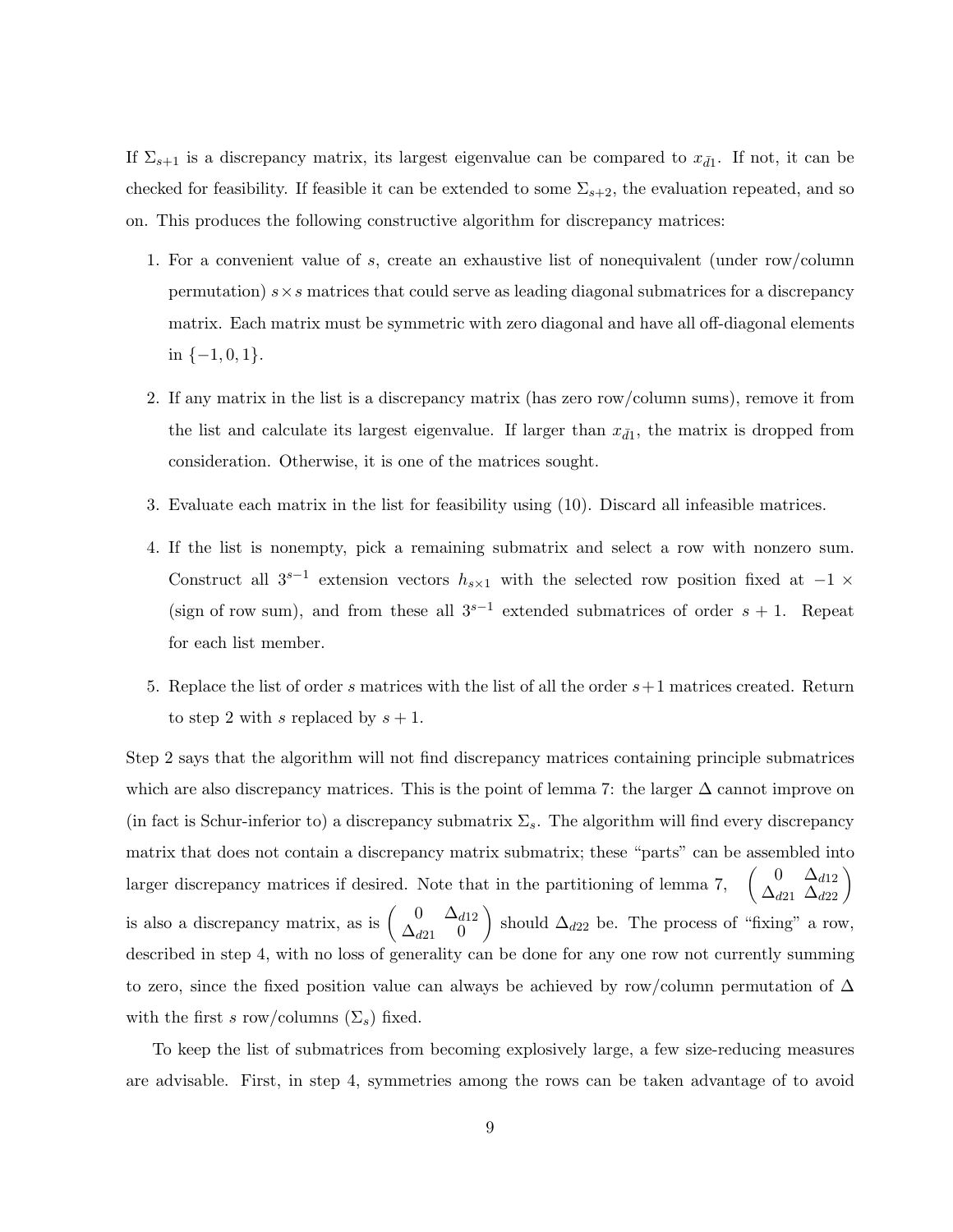creating the full set of  $3^{s-1}$  extensions. For instance, if all permutations of rows/columns 1, 2, and 3 produce the same matrix, then only 10 choices for positions  $(1,2,3)$  in h need be considered, not 27. Second, in step 5, an equivalence screen can be performed on the new list before returning to step 2. It is not uncommon to have different submatrices extend to equivalent candidates. Finally, for each submatrix the choice in step 4 of which row to "fix" can significantly change the number of feasible extensions produced. Experience with the algorithm helps in making good choices.

As described the constructive algorithm is for a given v. But notice that the lefthand side of  $(10)$ , when considered as a function of v, is decreasing. Consequently, if the algorithm is completed for value v<sup>\*</sup>, the results are correct for all  $v \leq v^*$  (omitting, of course, any discrepancy matrices of order larger than the desired v). The downside is that larger  $v^*$  can increase the number of submatrices surviving the feasibility check at each order, possibly becoming too large to handle.

The remainder of this section will describe the results found by completing the algorithm for 100 treatments. The problem was further divided into three disjoint cases (cases 1 and 2 place clear restrictions on choice of extension vectors  $h$  in step 4):

**Case 1:** There is at most a single one in every row. With  $s = 3$  the only submatrix for starting the constructive algorithm is:

$$
\begin{array}{ccc}\n0 & 1 & -1 \\
1 & 0 & 0 \\
-1 & 0 & 0\n\end{array}
$$

This submatrix is not subjected to the initial step 2 screen, for there cannot exist a design for which it is a discrepancy matrix.

Case 2: There is at least one row with exactly two ones but no row with three or more ones. Taking  $s = 3$  and without loss of generality assuming first row and column as shown, there are three nonequivalent submatrices:

| (i)                 |  | (ii)                |  | (iii)               |  |
|---------------------|--|---------------------|--|---------------------|--|
| $0 \quad 1 \quad 1$ |  | $0 \quad 1 \quad 1$ |  | $0 \quad 1 \quad 1$ |  |
| $1 \t 0 \t -1$      |  | $1 \quad 0 \quad 0$ |  | $1\quad 0\quad 1$   |  |
| $1 -1 0$            |  | $1 \quad 0 \quad 0$ |  | $1 \quad 1 \quad 0$ |  |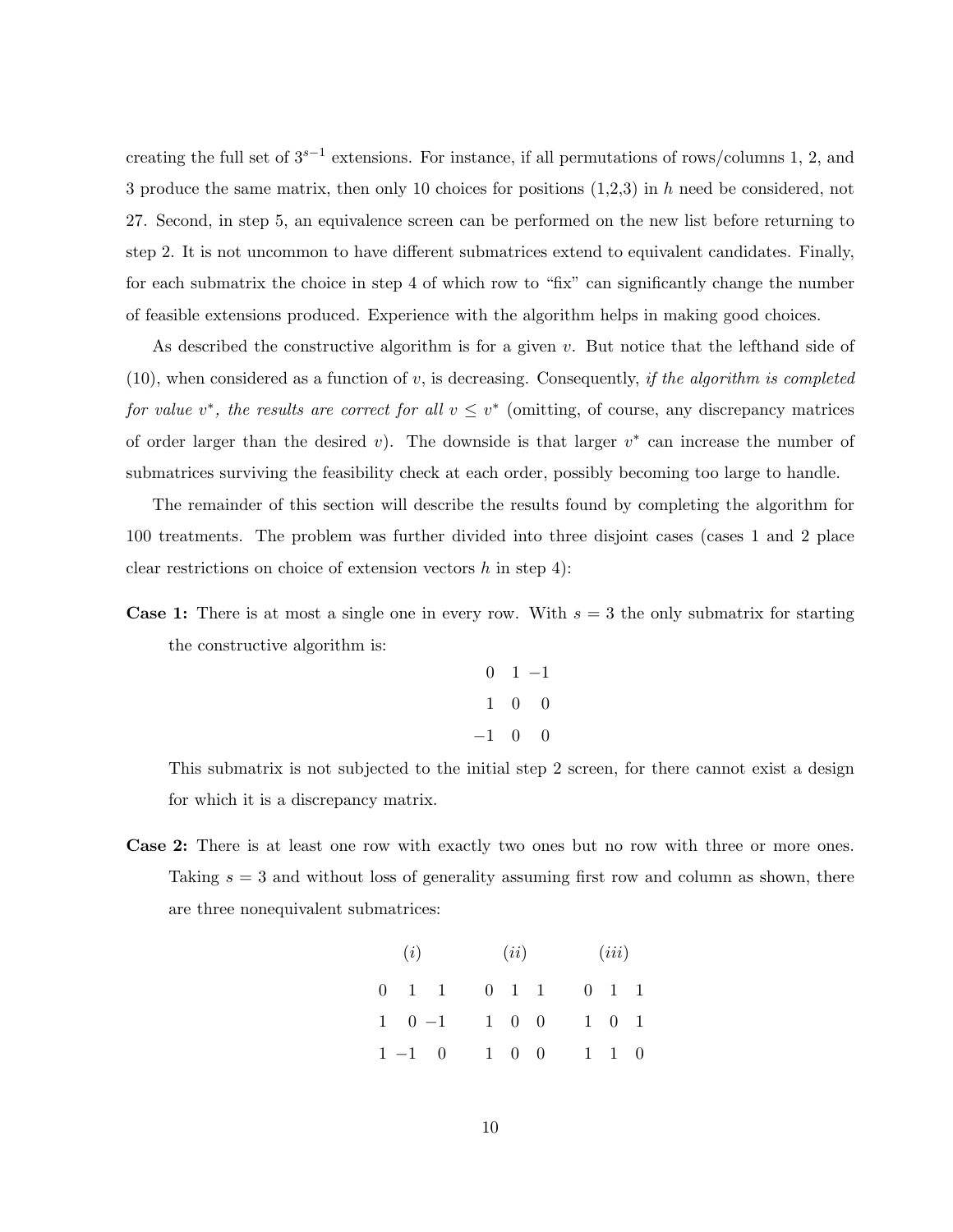**Case 3:** There is at least one row with three or more ones. Taking the initial value  $s = 4$ , this leads to 10 nonequivalent  $4 \times 4$  submatrices which without loss of generality have first row and column as shown in the three matrices below. Of these, seven are immediately discarded as infeasible (do not survive step 3). The three remaining are:

| (i) | (ii)                                                                                               | (iii) |  |  |  |  |
|-----|----------------------------------------------------------------------------------------------------|-------|--|--|--|--|
|     | 0 1 1 1 0 1 1 1 0 1 1 1                                                                            |       |  |  |  |  |
|     | $1 \quad 0 \quad -1 \quad -1 \qquad 1 \quad 0 \quad -1 \quad -1 \qquad 1 \quad 0 \quad -1 \quad 0$ |       |  |  |  |  |
|     | $1 -1 0 -1 1 -1 0 0 1 -1 0 0$                                                                      |       |  |  |  |  |
|     | $1 - 1 - 1$ 0 $1 - 1$ 0 0 1 0 0 0                                                                  |       |  |  |  |  |

The constructive algorithm was run to completion (see below for a wrinkle in case 3) for each case, for  $v = 100$  and comparing to  $x_{\bar{d}1} = 1.73205$  of discrepancy matrix D2 of Reck and Morgan  $(2005)$ . Case 1 quickly resolves to a single discrepancy matrix, which in fact is D2. For case 2, submatrix (*iii*) is infeasible and submatrix (*ii*) has no feasible extensions after  $6 \times 6$  (in our sequence of choices for fixed positions; other choices could conceivably lead to either fewer or more loops through the algorithm). Case  $2(i)$  produces exactly two discrepancy matrices, one superior to  $D2$ and one its equal; see Table 1.

#### Table 1: Constructed Discrepancy Matrices

|                                                              |                       |                |  |  |  | $0 \quad 1 \quad 1 \quad -1 \quad 0 \quad 0 \quad -1 \quad 0 \quad 0$ |  |  |
|--------------------------------------------------------------|-----------------------|----------------|--|--|--|-----------------------------------------------------------------------|--|--|
| $0 \quad 1 \quad 1 \quad -1 \quad -1 \quad 0 \quad 0$        |                       |                |  |  |  | $1 \t 0 \t -1 \t 0 \t 0 \t 0 \t 0 \t 0 \t 0$                          |  |  |
| $1 \t 0 \t -1 \t 1 \t 0 \t -1 \t 0$                          |                       |                |  |  |  | $1 - 1$ 0 0 0 0 0 0 0                                                 |  |  |
| $1 - 1$ 0 0 1 0 -1                                           | $-1$ 0 0 0 1 1 -1 0 0 |                |  |  |  |                                                                       |  |  |
| $-1$ 1 0 0 0 1 -1                                            | $\Omega$              |                |  |  |  | $0 \t 0 \t 1 \t 0 \t -1 \t 0 \t 0 \t 0$                               |  |  |
| $-1$ 0<br>$1 \t 0 \t 0 -1$<br>$\blacksquare$                 |                       |                |  |  |  | $0 \t 0 \t 0 \t 1 \t -1 \t 0 \t 0 \t 0 \t 0$                          |  |  |
| $0 -1 \quad 0 \quad 1 -1 \quad 0 \quad 1$                    | $-1$ 0 0 -1 0 0 0 1 1 |                |  |  |  |                                                                       |  |  |
| $0 \t 0 \t -1 \t -1 \t 1 \t 1 \t 0$                          |                       |                |  |  |  | $0 \t 0 \t 0 \t 0 \t 0 \t 1 \t 0 -1$                                  |  |  |
|                                                              | $\overline{0}$        | $\overline{0}$ |  |  |  | $0 \t 0 \t 0 \t 1 \t -1 \t 0$                                         |  |  |
| $max$ eigenvalue = $1.69202$<br>$max$ eigenvalue $= 1.73205$ |                       |                |  |  |  |                                                                       |  |  |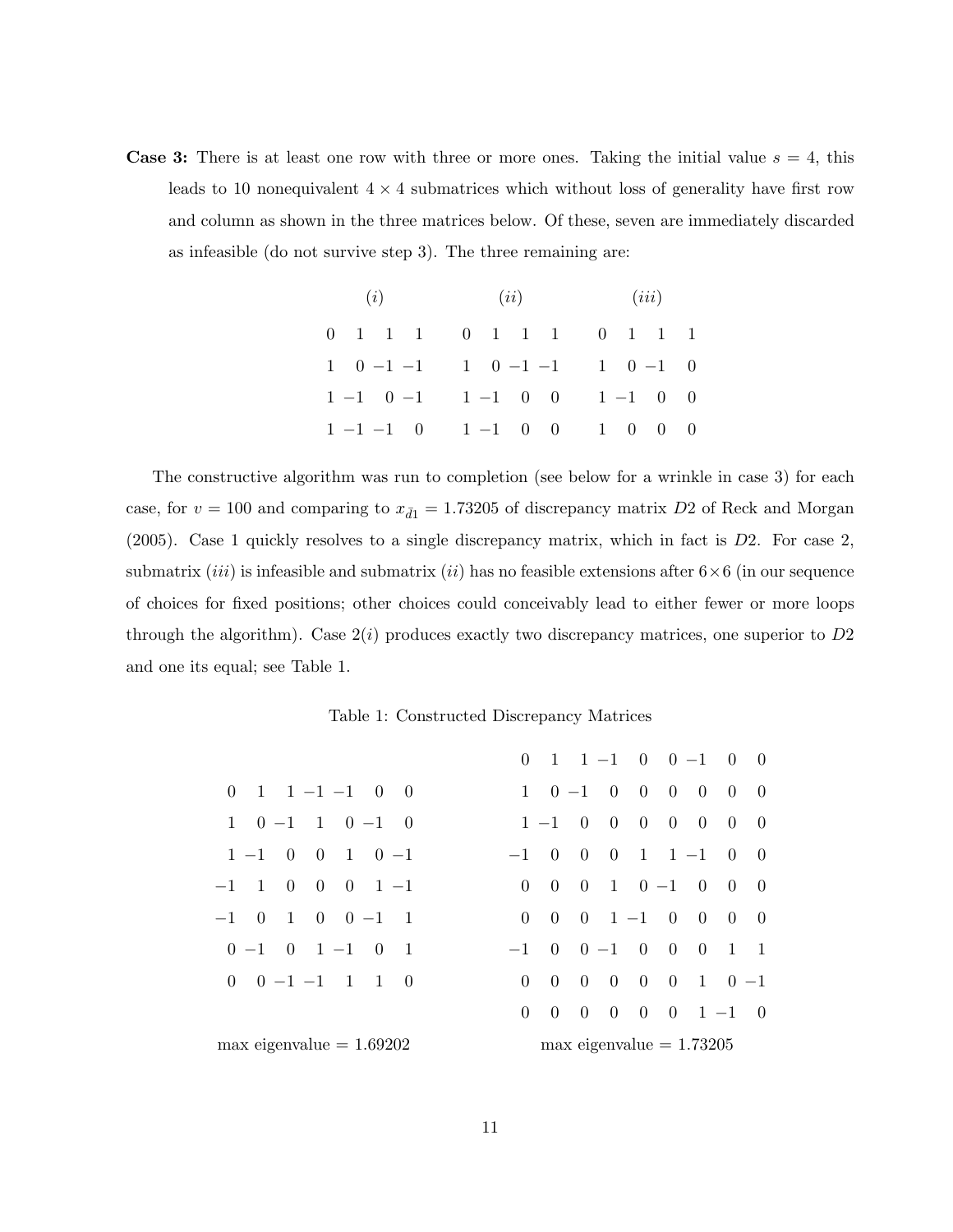Case 3 was more problematic in the many competitors produced and in an additional argument needed to bring the constructive algorithm to completion. Let  $e_j$  denote a  $j \times 1$  vector with one in the  $j<sup>th</sup>$  position and otherwise 0. As usual  $I_j$  is the order j identity matrix, and  $J_{j_1,j_2}$  is a  $j_1 \times j_2$ matrix of ones. The argument requires two partitioned matrices, call them  $D_t$  and  $D_t^0$ , with exact form depending on the parity of t:

$$
D_{2n} = \left(\begin{array}{c|c} I_n - J_{n,n} & J_{n,n} \\ \hline J_{n,n} & I_n - J_{n,n} \end{array}\right) \qquad D_{2n}^0 = \left(\begin{array}{c|c} I_{n-1} - J_{n-1,n-1} & J_{n-1,n} \\ \hline J_{n,n-1} & I_n - J_{n,n} \\ \hline J_{n,n-1} & J_n - J_{n,n} \end{array}\right) - e_{2n-1}^0
$$
  

$$
D_{2n+1} = \left(\begin{array}{c|c} I_n - J_{n,n} & J_{n,n+1} \\ \hline J_{n+1,n} & I_{n+1} - J_{n+1,n+1} \end{array}\right) \qquad D_{2n+1}^0 = \left(\begin{array}{c|c} I_n - J_{n,n} & J_{n,n} \\ \hline J_{n,n} & I_n - J_{n,n} \\ \hline J_{n,n} & I_n - J_{n,n} \end{array}\right) - e_{2n}^0
$$

Though requiring lengthy runs, cases  $3(ii)$  and  $3(iii)$  both complete the constructive algorithm without producing a discrepancy matrix. With this information in hand, every feasible submatrix arising from case  $3(i)$  at any step containing either  $3(ii)$  or  $3(iii)$  as a submatrix can be eliminated immediately (as it has already been proven that their paths could not be completed to an acceptable discrepancy matrix). This is useful in culling a great number of possibilities, and by the  $11 \times 11$ stage of our run only two matrices remained:  $D_{11}$  and  $D_{11}^0$  ( $n=5$  in the display above). Fixing the last row of  $D_{11}^0$ , it produces no feasible extensions. Fixing the first row of  $D_{11}$  produces two feasible extensions:  $D_{12}$  and  $D_{12}^0$ . Fixing the last row of  $D_{12}^0$ , it produces no feasible extensions, while fixing the first row of  $D_{12}$  produces two feasible extensions:  $D_{13}$  and  $D_{13}^0$ .

LEMMA 8 For any  $t \ge 11$  and  $v \le 100$ ,  $D_t$  admits at most two feasible extensions,  $D_{t+1}$  and  $D_{t+1}^0$ , when fixing its first row. Upon fixing its last row,  $D_t^0$  admits no feasible extensions.

PROOF By induction. Assume the statement is true up to given t and suppose  $D_{t+1}$  is feasible (otherwise this branch of the constructive algorithm has stopped). Consider extending  $D_{t+1}$  to

$$
E_{t+2} = \left(\begin{array}{cc} D_{t+1} & h \\ h' & 0 \end{array}\right)
$$

where position 1 of the  $(t + 1) \times 1$  extension vector h is fixed at -1. If the remaining positions in h are all 0, then  $E_{t+2}$  is equivalent to  $D_{t+2}^0$ . If h is -1 in all of its first int $(\frac{t+1}{2})$  positions, and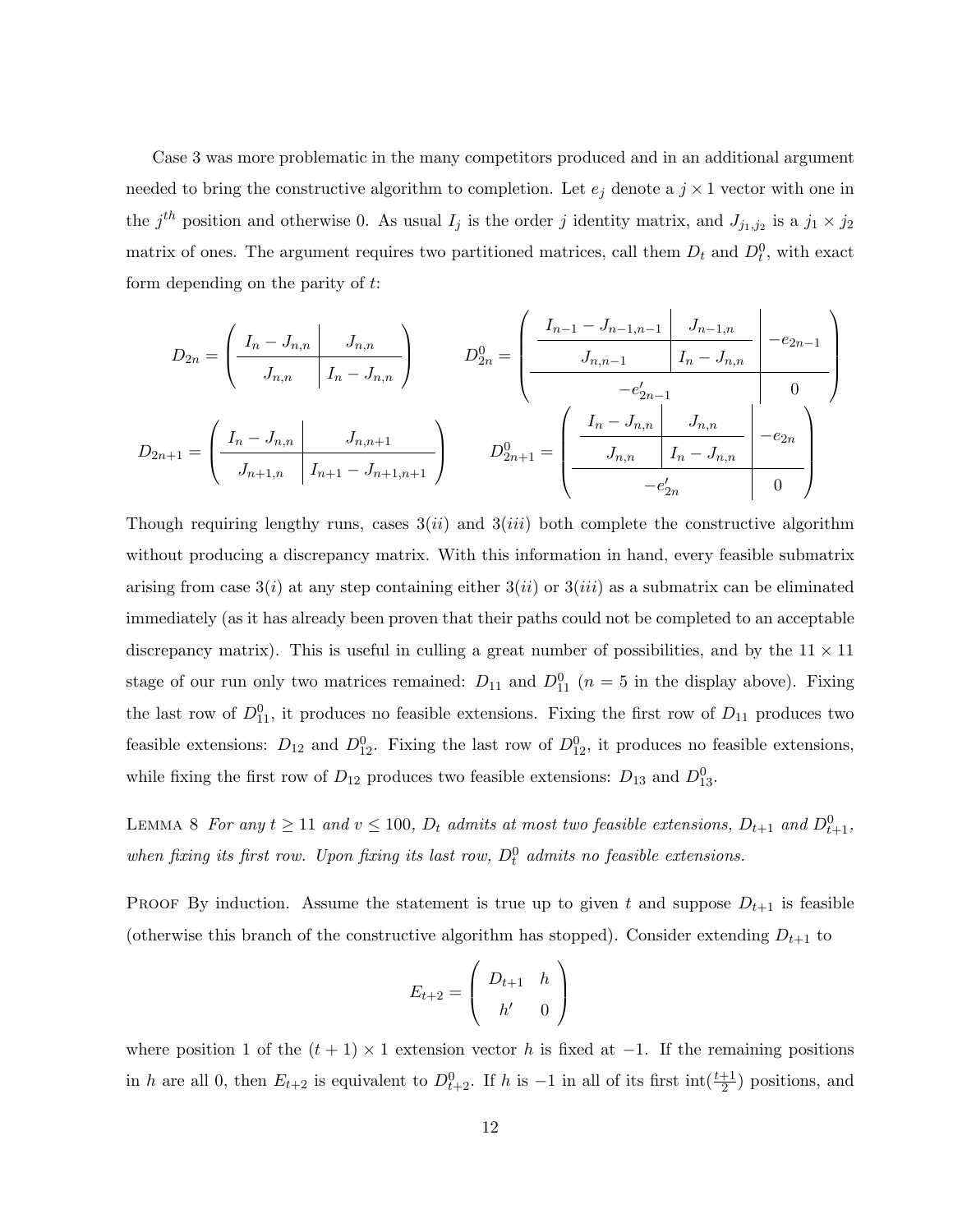1 elsewhere, then it is equivalent to  $D_{t+2}$ . With this in mind, delete two rows and columns from  $E_{t+2}$ , one chosen from positions  $2, 3, \ldots$ , int $(\frac{t+1}{2})$ , and one from the remaining positions save the last. This produces  $\overline{\phantom{a}}$  $\mathbf{r}$ 

$$
E_t^* = \left(\begin{array}{cc} D_{t-1} & h^* \\ h^{*'} & 0 \end{array}\right)
$$

Now  $E_t^*$  is a submatrix of the feasible matrix  $D_{t+1}$ , so is itself feasible. It is also an extension of  $D_{t-1}$  with first row fixed at  $-1$ , so by the induction hypothesis there are only two possibilities for the vector  $h^*$ . Since the same possibilities occur regardless of which pair of rows (one from each set of positions) are deleted, h has only the two possible values already mentioned, giving the result. A similar argument quickly gives the conclusion when extending  $D_{t+1}^0$ .

The consequence of lemma 8 is that case 3 can produce no discrepancy matrices (neither  $D_t$ nor  $D_t^0$  is a discrepancy matrix for any t).

THEOREM 9 The first discrepancy matrix in Table 1 is E-best for all irregular BIBD settings with with up to 100 treatments.

# 4 E-OPTIMALITY IN  $D(15, 21, 5)$

The smallest irregular BIBD setting in terms of k is  $D(15, 21, 5)$ . Reck and Morgan (2005) executed a search to determine A- and D-optimal designs in this setting. Adopting their techniques to focus on the first discrepancy matrix in Table 1 produces the E-optimal design  $d^*$  in Table 2.

Table 2: An E-optimal Design In  $D(15, 21, 5)$ 

1 1 2 4 5 2 1 5 1 4 3 2 1 3 4 1 3 3 2 2 1 2 6 3 5 6 4 3 9 2 7 5 6 4 7 8 10 6 4 7 5 5 3 7 8 6 8 9 7 11 6 9 8 11 8 10 12 11 9 6 8 7 9 4 8 9 7 10 10 11 12 10 10 10 12 11 12 13 13 13 13 13 13 14 5 9 11 11 12 12 12 13 14 15 15 15 14 14 14 15 14 15 15 14 15

Is this the unique E-optimal design? Probably not. There may be nonisomorphic designs with the same discrepancy matrix. And there may well be E-equal designs in  $D(15, 21, 5)$  with discrepancy matrix  $I_2 \otimes \Delta_{d^*}$ .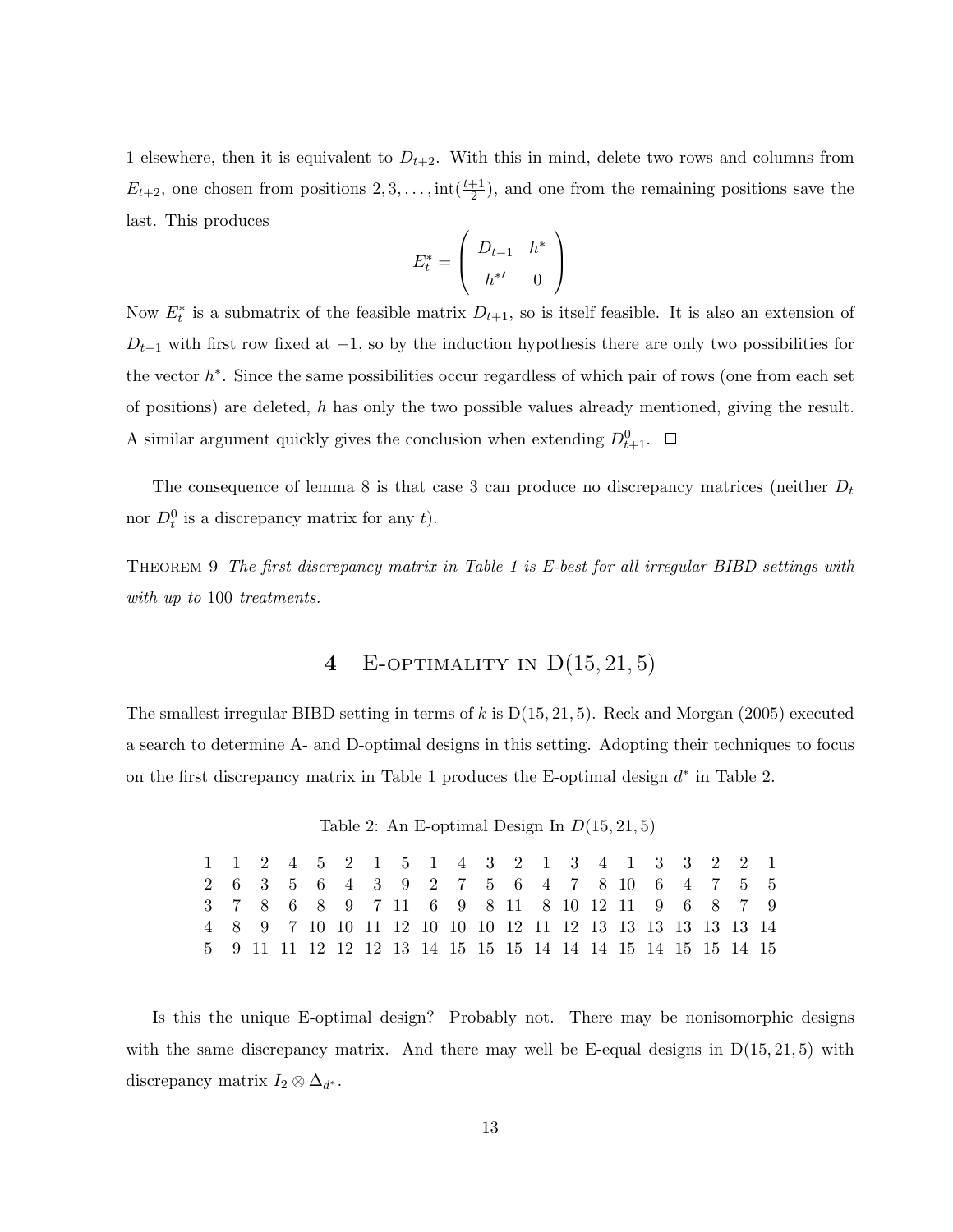# 5 Summary

This research began as an attempt to determine an E-optimal design in  $D(15, 21, 5)$ . It quickly became apparent that, even for  $v$  as small as 15, enumeration of all discrepancy matrices was impossible, leading to development of the feasibility bound (10) and the constructive algorithm. The realization that the lefthand side of  $(10)$  is decreasing in v then meant that results were not constrained by a "one design setting at a time" approach. That fact has allowed us to produce results for all v up to 100.

The results tell those seeking E-optimal designs in irregular BIBD settings what structures to look for, at least for  $v \leq 100$ . The first discrepancy matrix in Table 1 is preferred. Should no design with this concurrence structure be found, kronecker products of that matrix with the identity can be tried; the desirability of this may be limited if other criteria such as A are also of some interest, as A-efficiency is generally expected to decline with increasing discrepancy value. The next best choices are  $D2$  (for which no design exists in  $D(15, 21, 5)$ ) and the second matrix in Table 1.

Unless a great many concurrence structures fail to exist, it appears unlikely that A- and Eoptimal designs will coincide in irregular BIBD settings. We find this very surprising. It is, in some sense, an artifact of difficulties imposed by the nonexistence of symmetry.

#### ACKNOWLEDGEMENT

J. P. Morgan was supported by National Science Foundation grant DMS01-04195. Brain Reck was supported by National Institute of Mental Health grant T32 MH20053.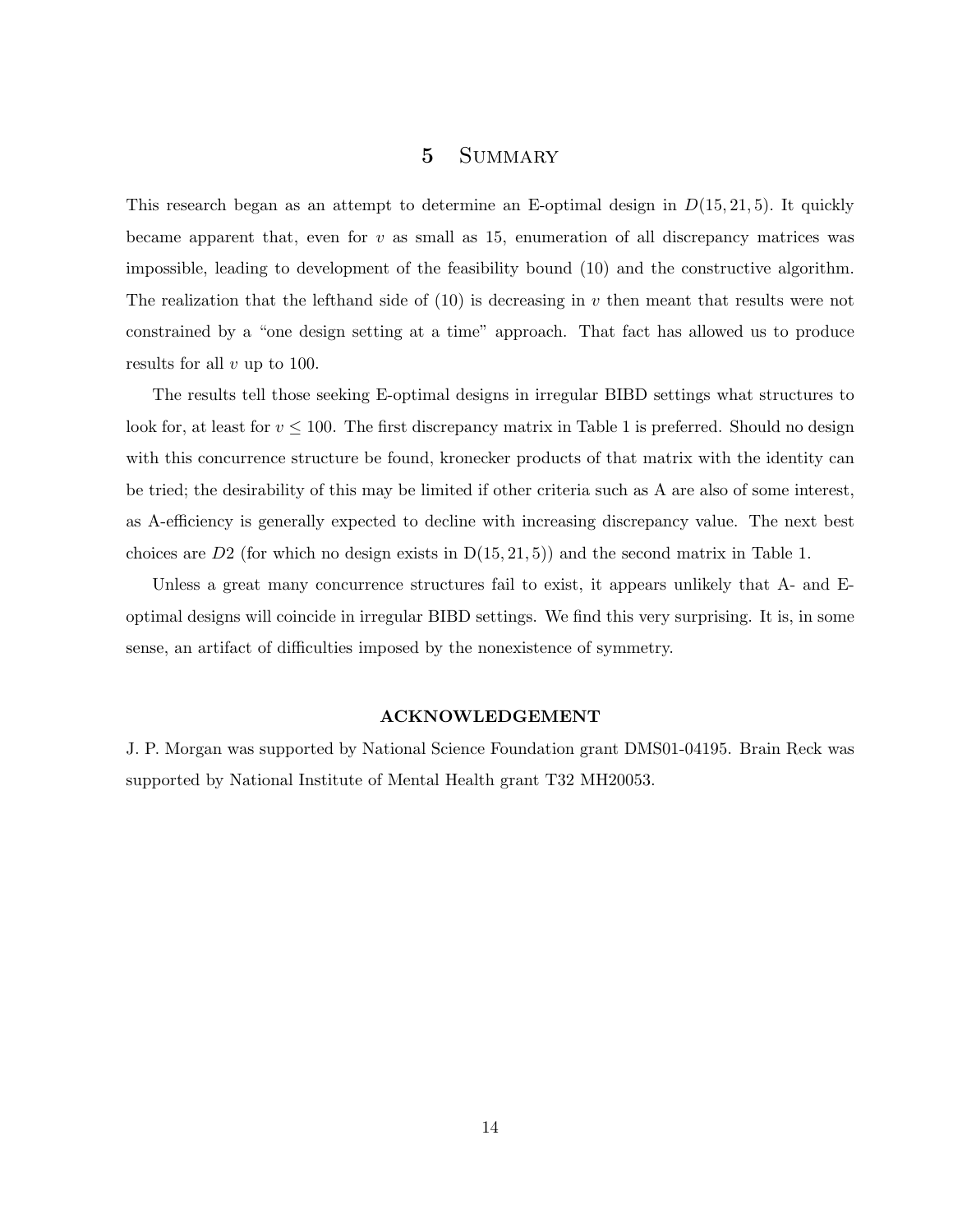# A E-ordering of discrepancy matrices

The 51 discrepancy matrices with discrepancy values  $\delta_d \leq 5$  are ordered here by E-value. The actual matrices may be found in Reck and Morgan (2005). Those authors define the concurrence range  $l_d$ , while  $w_d$  is the treatment deficiency of Hedayat, Stufken, and Zhang (1995).

| rank            | Matrix          | $\delta_d$     |                                                 |                |                    |
|-----------------|-----------------|----------------|-------------------------------------------------|----------------|--------------------|
|                 |                 |                | $l_d$                                           | $w_d$          | $x_{d1}$           |
| $\frac{1}{2}$   | D <sub>2</sub>  | 3              | $\frac{2}{2}$                                   | $\overline{4}$ | 1.73205            |
|                 | D13             | 5              |                                                 | $\overline{4}$ | 1.87939            |
| 3               | D23             | $\overline{5}$ | $\frac{2}{2}$                                   | 5              | 1.90211            |
| $\overline{4}$  | D <sub>5</sub>  | $\overline{4}$ |                                                 | $\overline{4}$ | 1.93543            |
| $\overline{5}$  | $\rm D1$        | $\overline{2}$ | $\overline{2}$                                  | $\overline{2}$ | 2.00000            |
| $\overline{5}$  | $\overline{D4}$ | $\overline{4}$ |                                                 | 3              | 2.00000            |
|                 |                 |                | $\frac{2}{2}$                                   |                |                    |
|                 | D <sub>6</sub>  | $\overline{4}$ |                                                 | $\overline{4}$ | 2.00000            |
|                 | D7              | $\overline{4}$ |                                                 | $\overline{4}$ | 2.00000            |
|                 | D14             | $\overline{5}$ | $\frac{2}{2}$                                   | 3              | 2.00000            |
|                 | D15             | 5              |                                                 | 3              | 2.00000            |
| $\overline{5}$  | D24             | 5              |                                                 | $\overline{5}$ | 2.00000            |
| 12              | D20             | 5              |                                                 | 5              | 2.13452            |
|                 |                 |                | $\begin{smallmatrix}2\2\2\2\2\end{smallmatrix}$ |                |                    |
| 13              | D <sub>3</sub>  | 3              |                                                 | 3              | 2.23607            |
|                 | D16             | $\overline{5}$ |                                                 | $\overline{4}$ | 2.23607            |
|                 | D26             | 5              |                                                 | 5              | 2.23607            |
| $\frac{1}{13}$  | D29             | $\overline{5}$ |                                                 | 5              | 2.23607            |
| 17              | D17             | 5              |                                                 | $\overline{4}$ | 2.29240            |
| 18              | D25             | $\overline{5}$ |                                                 | $\overline{5}$ | 2.30278            |
| 19              | D27             | $\overline{5}$ |                                                 | $\overline{5}$ | 2.35829            |
| 20              |                 | 5              |                                                 | 3              | 2.37720            |
|                 | D21             |                |                                                 |                |                    |
| 21              | D28             | 5              | $\frac{2}{2}$ $\frac{2}{2}$ $\frac{2}{3}$       | 3              | 2.37951            |
| 22              | D12             | $\overline{4}$ |                                                 | 3              | 2.41421<br>2.42534 |
| 23              | D41             | $\overline{5}$ | $\frac{2}{2}$                                   | $\overline{5}$ |                    |
| 24              | D8              | $\overline{4}$ |                                                 | 3              | 2.44949            |
| 25              | D22             | 5              |                                                 | $\overline{4}$ | 2.45585            |
| 26              | D10             | $\overline{4}$ | $\begin{smallmatrix}2\2\2\2\3\end{smallmatrix}$ | $\overline{4}$ | 2.47283            |
| 27              | D30             | 5              |                                                 | 3              | 2.52434            |
|                 | D19             | 5              |                                                 | 3              | 2.52543            |
| $\frac{28}{29}$ |                 |                |                                                 |                |                    |
|                 | D18             | $\overline{4}$ |                                                 | $\overline{4}$ | 2.56155            |
|                 | D31             | 5              |                                                 | 3              | 2.56155            |
|                 | D32             | 5              |                                                 | 3              | 2.56155            |
|                 | D <sub>33</sub> | 5              |                                                 | 3              | 2.56155            |
|                 | D44             | 5              |                                                 | 3              | 2.56155            |
| $\frac{1}{29}$  | D45             | 5              | $\begin{smallmatrix}2\2\2\2\2\end{smallmatrix}$ | $\overline{4}$ | 2.56155            |
| 35              | D34             | 5              |                                                 | 3              | 2.61050            |
| 36              | D35             | 5              |                                                 | 3              | 2.64575            |
|                 | D42             | 5              |                                                 | 3              |                    |
| 37              |                 |                | $2\,2\,2\,2\,2\,2\,2$                           |                | 2.69963            |
| 38              | D36             | 5              |                                                 | $\overline{4}$ | 2.71519            |
| 39              | D37             | $\overline{5}$ |                                                 | 3              | 2.79793            |
| 39              | D38             | 5              |                                                 |                | 2.79793            |
| 41              | D46             | 5              |                                                 | $\frac{3}{2}$  | 2.81361            |
| 42              | D <sub>9</sub>  | $\overline{4}$ |                                                 |                | 2.82843            |
| 43              | D43             | 5              | $\overline{2}$                                  | $\overline{4}$ | 2.85323            |
| 44              | D47             | $\overline{5}$ |                                                 | $\overline{4}$ | 2.89511            |
| 45              | D11             | $\overline{4}$ |                                                 |                | 2.90321            |
|                 |                 |                |                                                 | $\frac{3}{3}$  |                    |
| 46              | D39             | $\overline{4}$ |                                                 |                | 3.00000            |
| $\cdot$         | D40             | $\overline{4}$ |                                                 | 3              | 3.00000            |
| 46              | D48             | $\overline{4}$ |                                                 | $\overline{4}$ | 3.00000            |
| 49              | D50             | $\overline{5}$ |                                                 | $\overline{4}$ | 3.04892            |
| 50              | D49             | 5              |                                                 | 3              | 3.15633            |
| 51              | D51             | $\overline{4}$ | $2\,2\,3\,3\,3\,2\,2\,3$                        | 3              | 3.44949            |